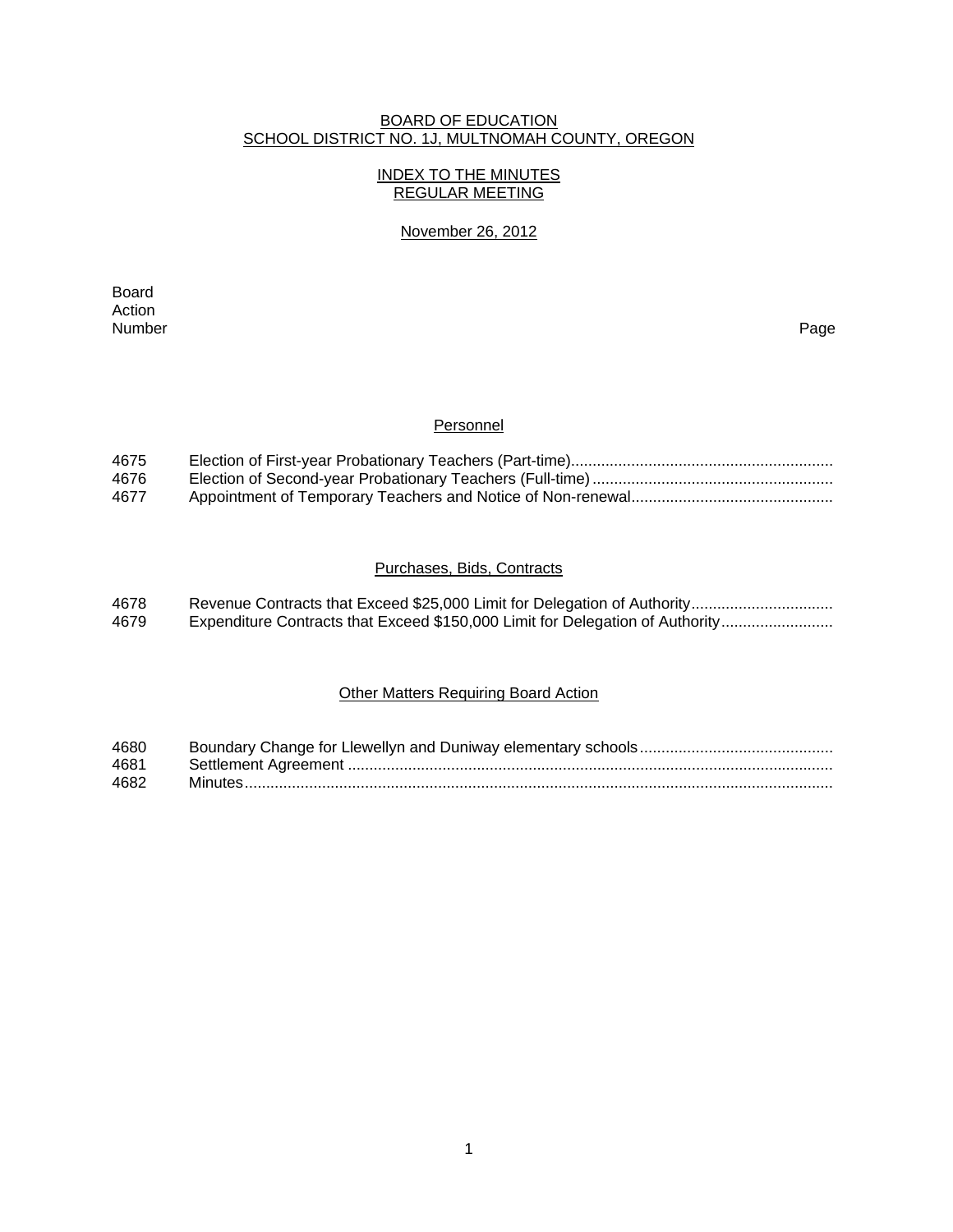#### OFFICE OF THE BOARD OF EDUCATION SCHOOL DISTRICT NO. 1J, MULTNOMAH COUNTY, OREGON BLANCHARD EDUCATION SERVICE CENTER PORTLAND, OREGON

The Regular Meeting of the Board of Education came to order at 6:00pm at the call of Co-Chair Martin Gonzalez in the Board Auditorium of the Blanchard Education Service Center, 501 N. Dixon St, Portland, Oregon.

There were present: Pam Knowles

Ruth Adkins Bobbie Regan Trudy Sargent Martin Gonzalez, Co-Chair Matt Morton - *absent*  Greg Belisle, Co-Chair

Alexia Garcia, Student Representative

#### Staff

 Carole Smith, Superintendent Jollee Patterson, General Counsel/Board Secretary Caren Huson-Quiniones, Board Senior Specialist

# **LENT CHOIR**

The Lent Choir, directed by Mike McLeron, performed two numbers. Mr. McLeron stated that he has been with the District for six years, and in addition to directing the choir, he is a 7/8 grade math teacher. He appreciated the support of his administrators.

# **SUPERINTENDENT'S REPORT**

Superintendent Smith thanked the citizens of Portland for approving the Capital Facilities Bond; a video was shown of the bond kick-off celebration at Lewis School. Superintendent Smith thanked teacher Elena Garcia-Velasco for having served as Oregon Teacher of the Year for the past year. Ms. Garcia-Velasco announced that she would be receiving the Medalla de la Orden de Isabel la Católica (named after Queen Isabella) civilian award from Spain. The medal is a civil honor for strengthening the ties of friendship between Spain and other countries and she was deeply honored. Ms. Garcia-Velasco commented that it had been an overwhelming year and that she was not used to all of the recognition. The Teacher of the Year Award was not about her, but about the students. She asks her students to stretch so that they can take their place in the world. Ms. Garcia-Velasco added that she works with incredible teachers who also deserve recognition. Her message is that students are always the most important people and we need to pay attention to what they need and respond in programs for them. If something doesn't work, we have the power to change that.

Superintendent Smith announced that Interpretation and Translation Services has been working on the PPS Language Line so that all parents have access to PPS. We now have a dedicated staff that is on hand in six major languages who take about 100 phone calls a month.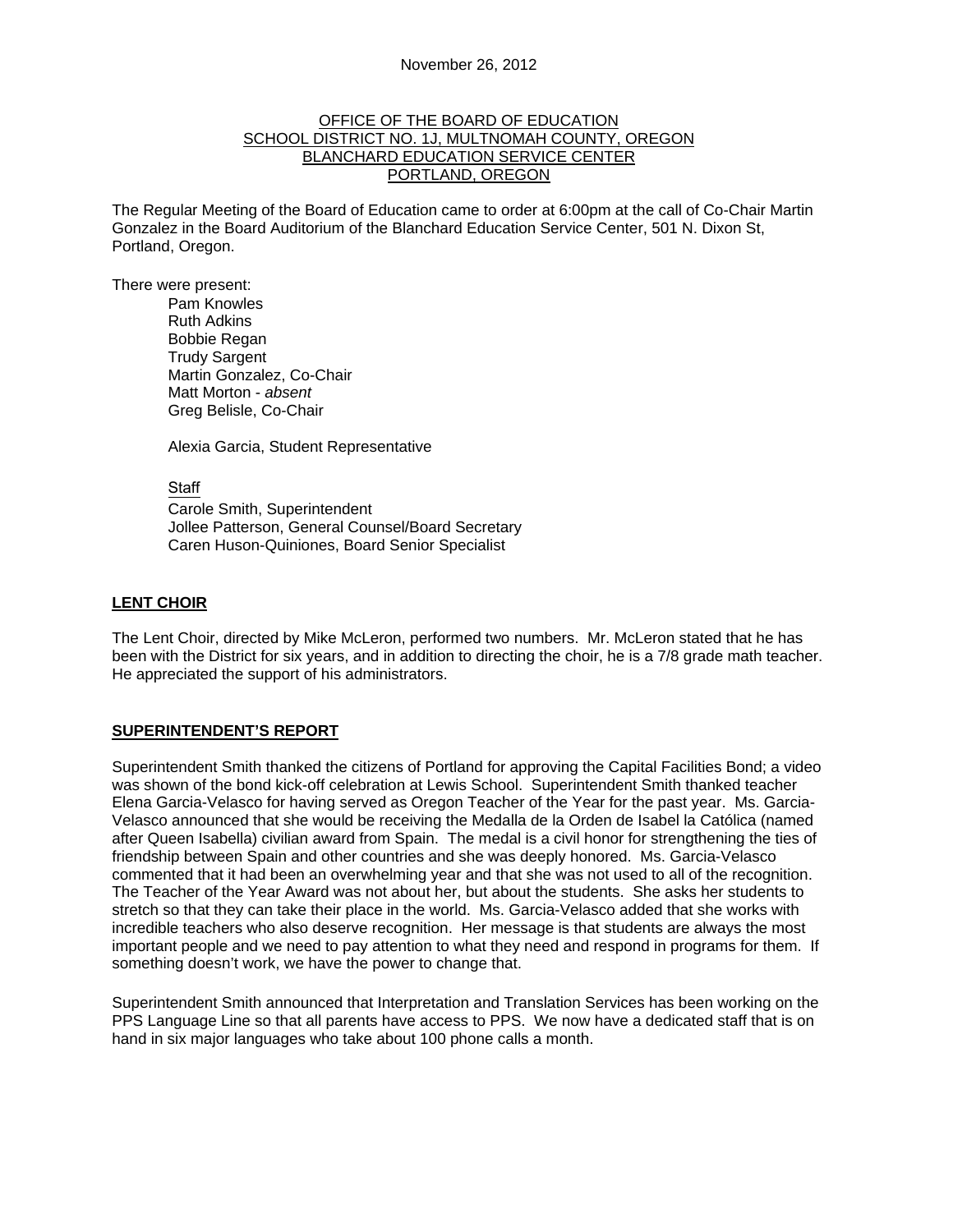#### **STUDENT REPRESENTATIVE'S REPORT**

Student Representative Garcia read her report into the record. The report focused on: nutrition and school lunches; student evaluations; and, her participation in a trip to Qatar for an environmental MUN conference;

#### **PUBLIC COMMENT**

Larry Metzger informed the Board about monolithic domes which cost less per square foot to create. The savings on heating, cooling and maintenance will pay for the structure of the building in 20 years.

#### **MULTNOMAH EDUCATION SERVICE DISTRICT**

Jim Rose, Chief Operations Officer for MESD, along with their Director of Health and Social Services, provided an overview of the annual MESD accountability report.

# **COMPREHENSIVE ANNUAL FINANCIAL REPORT**

Sharie Lewis, Director of Accounting, stated that the Board had two financial reports in front of them. Ms. Lewis reviewed her staff report and commented that we had one finding this year: a significant deficiency for the lack of internal control on Procurement Cards. Staff was already in the process of changing the Procurement Card policy.

Director Sargent questioned the change in self-insurance funds so that now it appears only as Workers Compensation. Ms. Lewis replied that Workers Compensation is employee related; self-insurance funds are not employee related. Director Sargent requested that the CAFR contain the total dollar amount the District spends in a year be clearly stated. Ms. Lewis responded that she would add that information into the CAFR; the District had \$550 million in expenditures and \$545 million in revenue.

# **FIRST READING: PURCHASING POLICY AMENDMENTS**

Elaine Holt, Procurement Director, reported that the proposed purchasing policy amendments were required by law. Jeff Condit, Miller Nash, stated that there is a statutory requirement that after each biennial session of the state legislature, the Board is to review those rules and decide which ones to incorporate into their rules. Method of Selection of Architect was a major change and the process now requires selection based on qualification and a negotiated price after the architect is selected. This change was approved by the legislature. An architect will go through the District's standard Request for Proposal process, but they do not have to provide a dollar quote. PPS will rank the proposals and then select the architect and then negotiate on a reasonable price.

Co-Chair Belisle questioned Exhibit B and life-cycle costs, asking if the District is able to consider those costs under exceptions with competitive bidding. Ms. Holt responded that any time it was practical to do competitive bidding, they will do it. Mr. Condit added that Mr. Belisle was referring to the specific findings for the exceptions and that they would not apply to the standard construction process. Lifecycle costing was definitely something the Board could consider.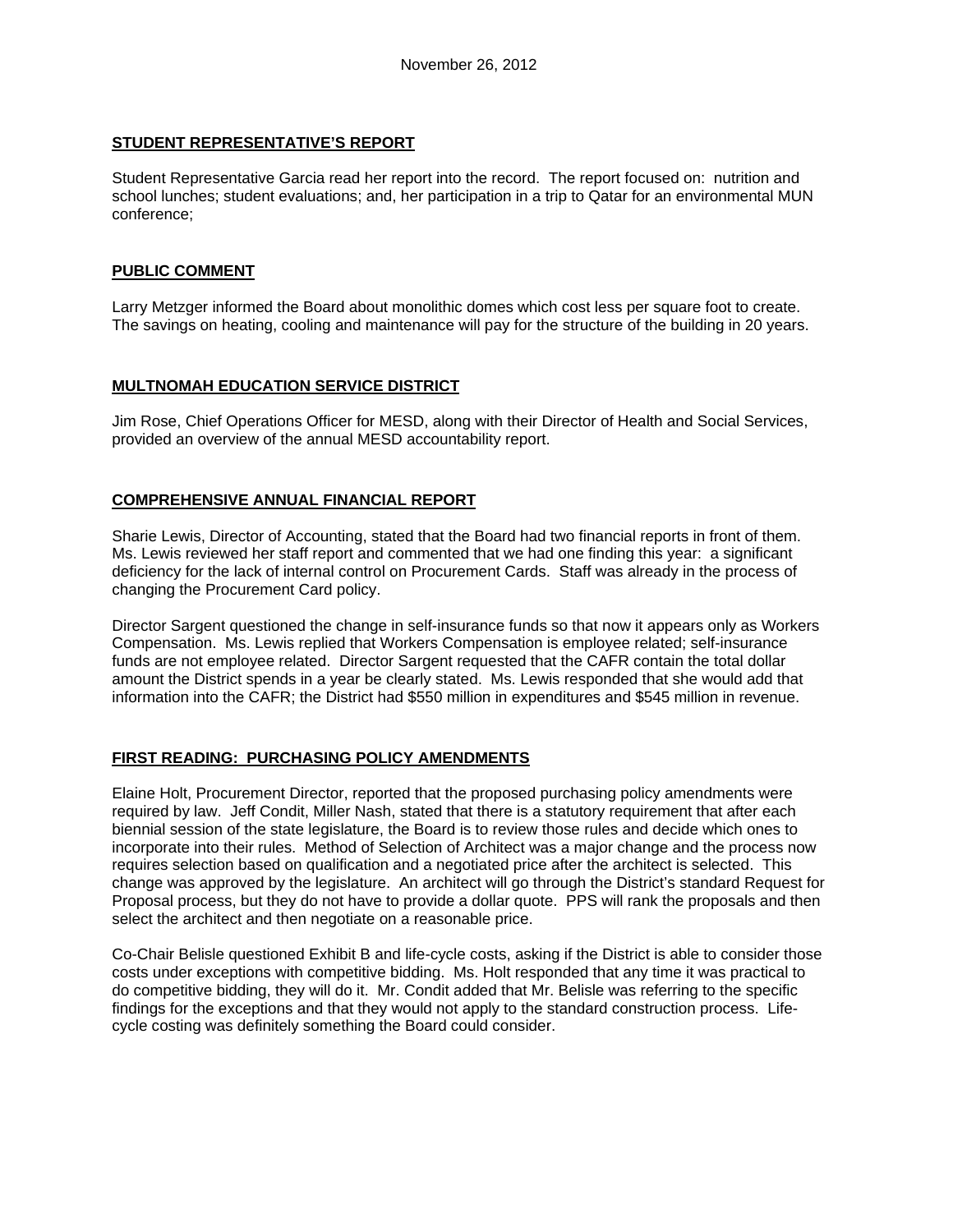# **ENROLLMENT BALANCING – LLEWELLYN/DUNIWAY**

Regional Administrator Larry Dashiell reported that Llewellyn was overcrowded and Duniway has space. Staff was recommending reassigning the portion of the Llewellyn attendance area south of SE Tacoma Street and West of SE 17<sup>th</sup> Avenue to Duniway Elementary School. Several community meetings were held on this topic. Judy Brennan, Director of Enrollment and Transfer, reviewed the implementation plan, adding that the change would begin in September 2013 for new PPS students. The estimated results of the boundary change will result in 500 students at each school within five years. The boundary lines will be simplified and no additional transportation routes will be needed. Also, there will be no change in the middle and high school feeder patterns. The only challenges that will remain is that the boundary change will not bring relief to Llewellyn fast enough and it also isolates the south of Tacoma community from the rest of Sellwood/Westmoreland. The Springwater trail was the only feasible option for biking/walking.

# **OREGON SCHOOL BOARD ASSOCIATION ELECTION**

The Board voted 6-0 in support of Director Regan serving on the OSBA Board Position 17. Director Regan moved that Doug Montgomery serve in OSBA Board Position 19. The Board voted 6-0 for Mr. Montgomery.

The Board requested that the vote on the OSBA Legislative Agenda occur at their December 17, 2012 meeting.

# **Adjourn**

Co-Chair Gonzalez adjourned the meeting at 7:33pm.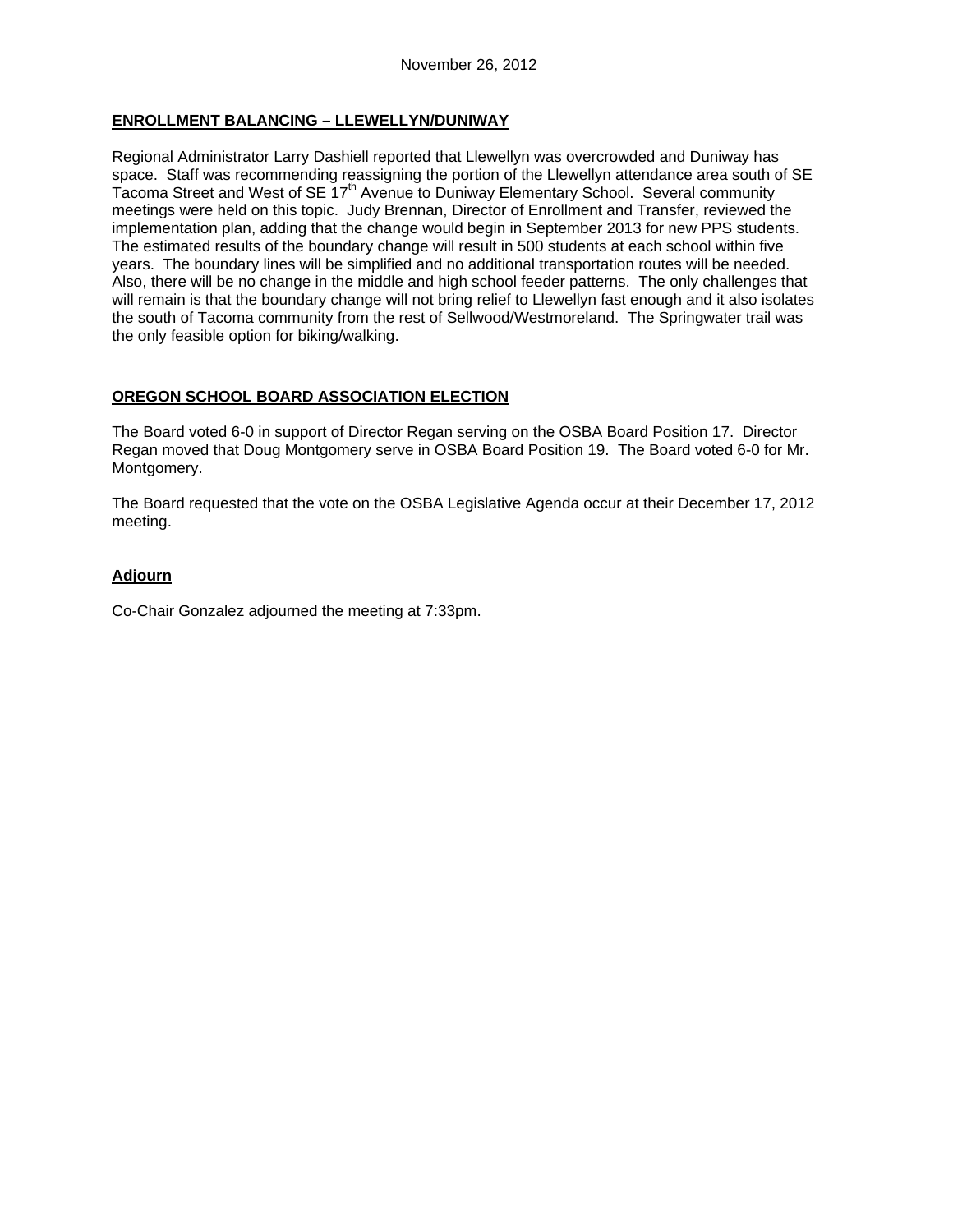# Personnel

The Superintendent RECOMMENDED adoption of the following items:

# Numbers 4675 through 4677

Director Regan moved and Director Sargent seconded the motion to adopt the above numbered items. The motion was put to a voice vote and passed unanimously (vote: 6-yes, 0-no; with Director Morton absent and Student Representative Garcia voting yes, unofficial).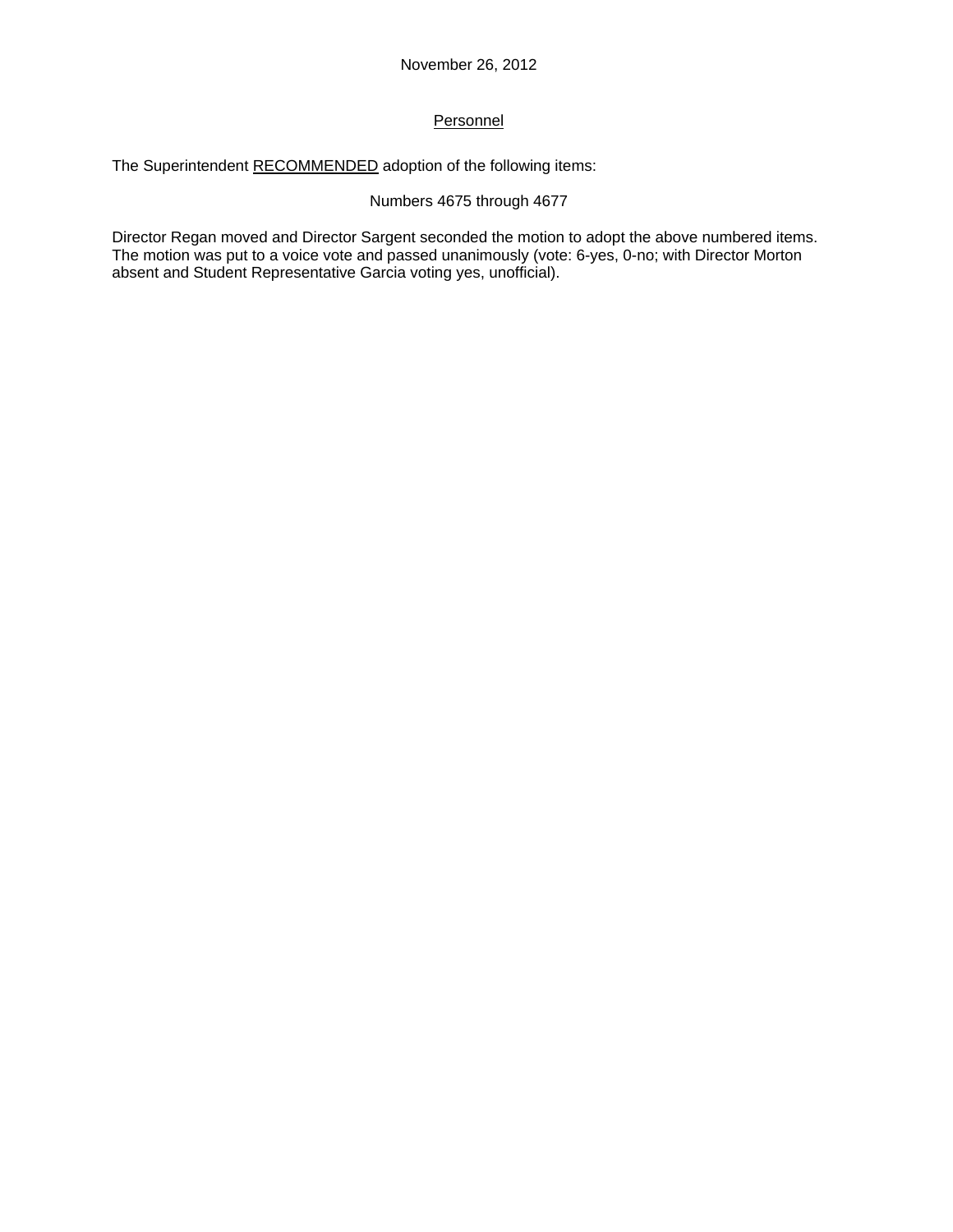#### Election of First-year Probationary Teachers (Part-time)

#### **RECITAL**

On the advice of the Chief Human Resources Officer, the Superintendent recommends that the teachers listed below be elected as First-year Probationary Teachers.

#### **RESOLUTION**

The Board of Education accepts the Superintendent's recommendation, and by this resolution hereby elects as First-year Probationary Teachers for the school year 2012-13 the following persons, subject to the employment terms and conditions set out in the standard form contract approved by legal counsel for the District and with all to be placed on the applicable Salary Guide that now exists or is hereafter amended:

| <b>First</b> | Last     | ID     |  |
|--------------|----------|--------|--|
| Amparro      | Barretto | 021152 |  |

*S. Murray*

#### **RESOLUTION No. 4676**

#### Election of Second-year Probationary Teachers (Full-time)

#### **RECITAL**

On the advice of the Chief Human Resources Officer, the Superintendent recommends that the teachers listed below be elected as Second-year Probationary Teachers.

# **RESOLUTION**

The Board of Education accepts the Superintendent's recommendation, and by this resolution hereby elects as Second-year Probationary Teachers for the school year 2012-13 the following persons, subject to the employment terms and conditions set out in the standard form contract approved by legal counsel for the District and with all to be placed on the applicable Salary Guide that now exists or is hereafter amended:

| <i>ruii-Time</i> |               |        |  |  |  |  |
|------------------|---------------|--------|--|--|--|--|
| First            | Last          | ID     |  |  |  |  |
| Julie            | <b>Becker</b> | 020269 |  |  |  |  |
| Shannon          | Foxley        | 020160 |  |  |  |  |

| <i><b>Full-Time</b></i> |  |
|-------------------------|--|
|                         |  |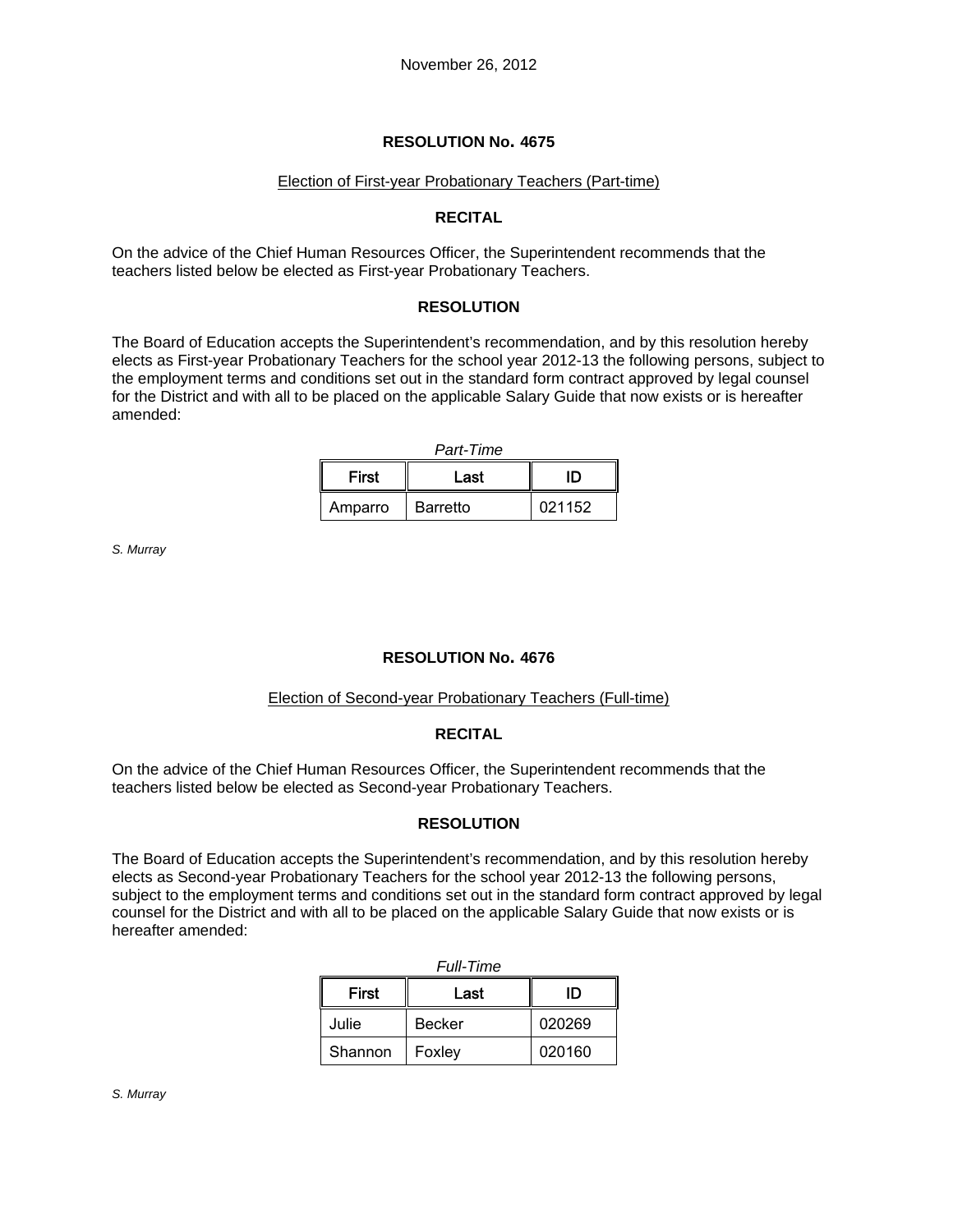# Appointment of Temporary Teachers and Notice of Non-renewal

# **RESOLUTION**

The Board of Education accepts the recommendation to designate the following persons as temporary teachers for the term listed below. These temporary contracts will not be renewed beyond their respective termination dates because the assignments are temporary and District does not require the teachers' services beyond completion of their respective temporary assignments.

| <b>First</b> | Last           | ID     | Eff. Date  | <b>Term Date</b> |
|--------------|----------------|--------|------------|------------------|
| Christopher  | <b>Buehler</b> | 020623 | 8/29/2012  | 12/1/2012        |
| Grace        | <b>Butler</b>  | 021366 | 10/25/2012 | 6/19/2013        |
| Matthew      | Carlson        | 020603 | 11/12/2012 | 5/15/2013        |
| Leslie       | Dorobek        | 018211 | 11/26/2012 | 6/19/2013        |
| Paula        | Dougherty      | 000961 | 1/2/2013   | 6/19/2013        |
| Kala         | Goodman        | 019066 | 11/5/2012  | 4/16/2013        |
| Katharine    | Grunseth       | 019932 | 10/22/2012 | 6/19/2013        |
| Klarissa     | Hightower      | 021359 | 10/24/2012 | 6/19/2013        |
| Jennifer     | Jangula-McNabb | 016130 | 11/26/2012 | 2/12/2013        |
| <b>Brian</b> | McKenzie       | 021395 | 11/13/2012 | 2/16/2013        |
| Virginia     | Moayyad        | 020794 | 11/8/2012  | 3/23/2013        |
| Christine    | Moore          | 018005 | 8/29/2012  | 1/2/2013         |
| Michele      | Mulvihill      | 017940 | 8/29/2012  | 11/25/2012       |
| Olufunmilola | Ologuntoye     | 021357 | 10/6/2012  | 6/19/2013        |
| Keenan       | Wells          | 021382 | 11/5/2012  | 6/19/2013        |
| Sarah        | Wood           | 021381 | 11/13/2012 | 01/05/2013       |

*S. Murray*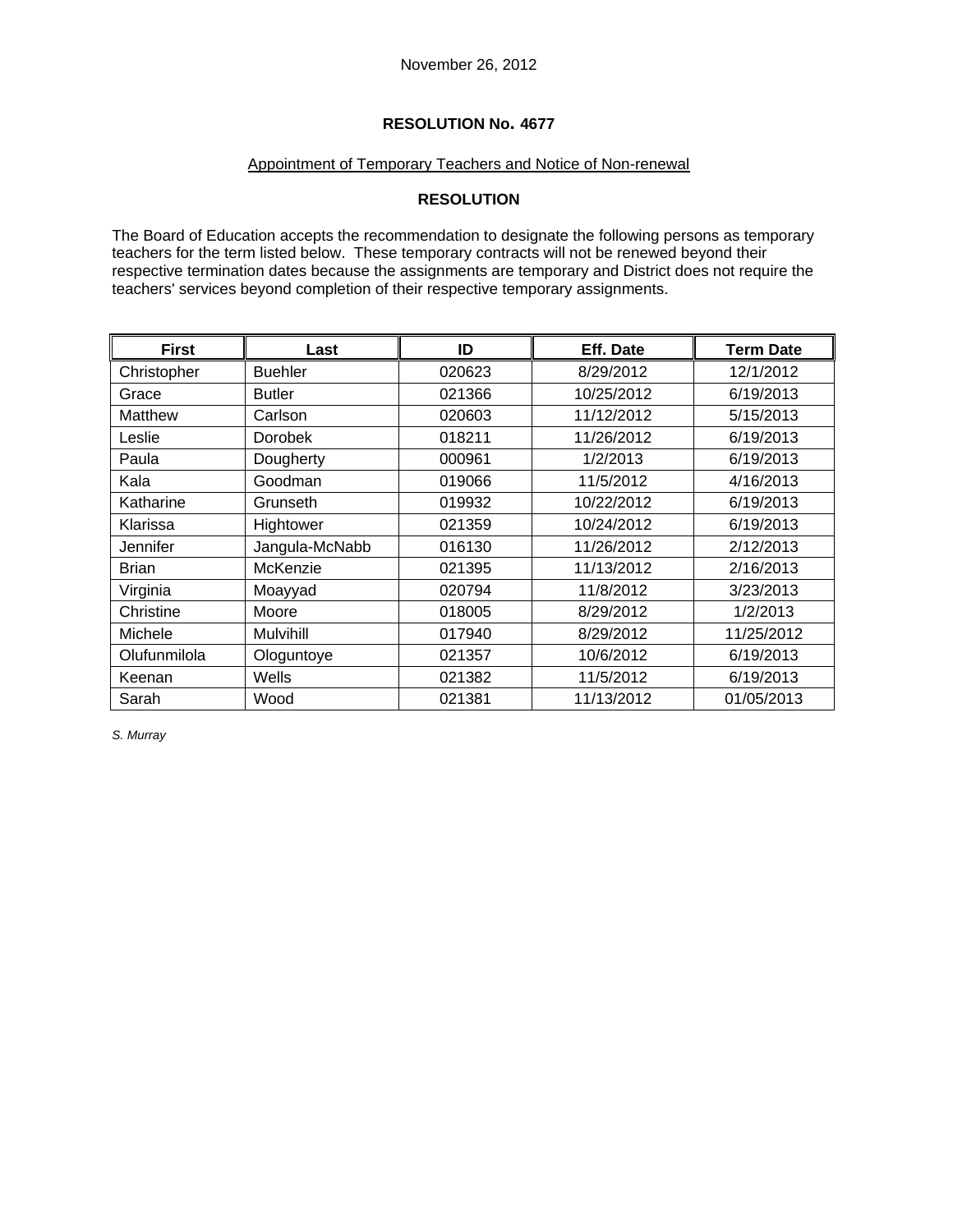# Purchases, Bids, Contracts

The Superintendent RECOMMENDED adoption of the following items:

# Numbers 4678 and 4679

Director Regan moved and Director Sargent seconded the motion to adopt the above numbered items. The motion was put to a voice vote and passed unanimously (vote: 6-yes, 0-no; with Director Morton absent and Student Representative Garcia voting yes, unofficial).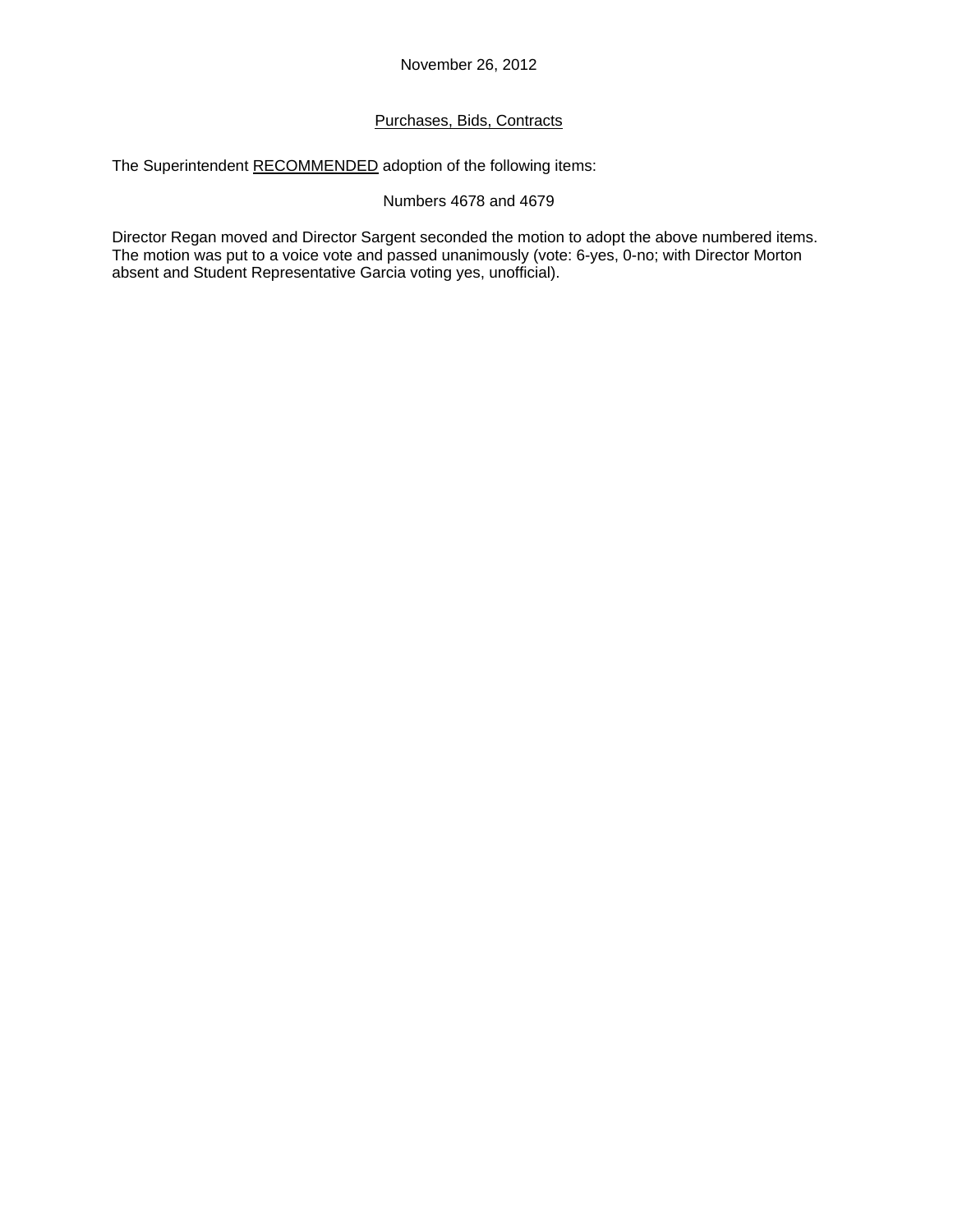#### Revenue Contracts that Exceed \$25,000 Limit for Delegation of Authority

# **RECITAL**

Portland Public Schools ("District") Public Contracting Rules PPS-45-0200 ("Authority to Approve District Contracts; Delegation of Authority to Superintendent") requires the Board of Education ("Board") to enter into and approve all contracts, except as otherwise expressly authorized. Contracts exceeding \$25,000 per contractor are listed below.

### **RESOLUTION**

The Superintendent recommends that the Board approve these contracts. The Board accepts this recommendation and by this resolution authorizes the Deputy Clerk to enter into agreements in a form approved by General Counsel for the District.

# **NEW CONTRACTS**

#### No New Contracts

#### **NEW INTERGOVERNMENTAL AGREEMENTS / REVENUE ("IGA/Rs")**

| Contractor                         | <b>Contract Term</b>            | <b>Contract Type</b> | <b>Description of Services</b>                                                                                                | Contract<br>Amount | Responsible<br>Administrator,<br><b>Funding Source</b>   |
|------------------------------------|---------------------------------|----------------------|-------------------------------------------------------------------------------------------------------------------------------|--------------------|----------------------------------------------------------|
| Reynolds School<br><b>District</b> | 07/01/12<br>through<br>06/30/12 | <b>IGA/R 59488</b>   | Columbia Regional Program<br>will provide classroom services<br>for regionally eligible deaf/hard<br>of hearing RSD students. | \$202,500          | H. Adair<br><b>Fund 299</b><br>Dept. 9999<br>Grant S0031 |
| Parkrose School<br><b>District</b> | 10/01/12<br>through<br>06/30/12 | IGA/R 59519          | Pioneer School will provide an<br>educational program based on<br>a particular PSD student's IEP.                             | \$40,000           | M. Pearson<br><b>Fund 101</b><br>Dept. 5414              |

# **AMENDMENTS TO EXISTING CONTRACTS**

No Amendments to Existing Contracts

# **LIMITED SCOPE REAL PROPERTY AGREEMENTS and AMENDMENTS**

No Limited Scope Real Property Agreements and Amendments

*N. Sullivan*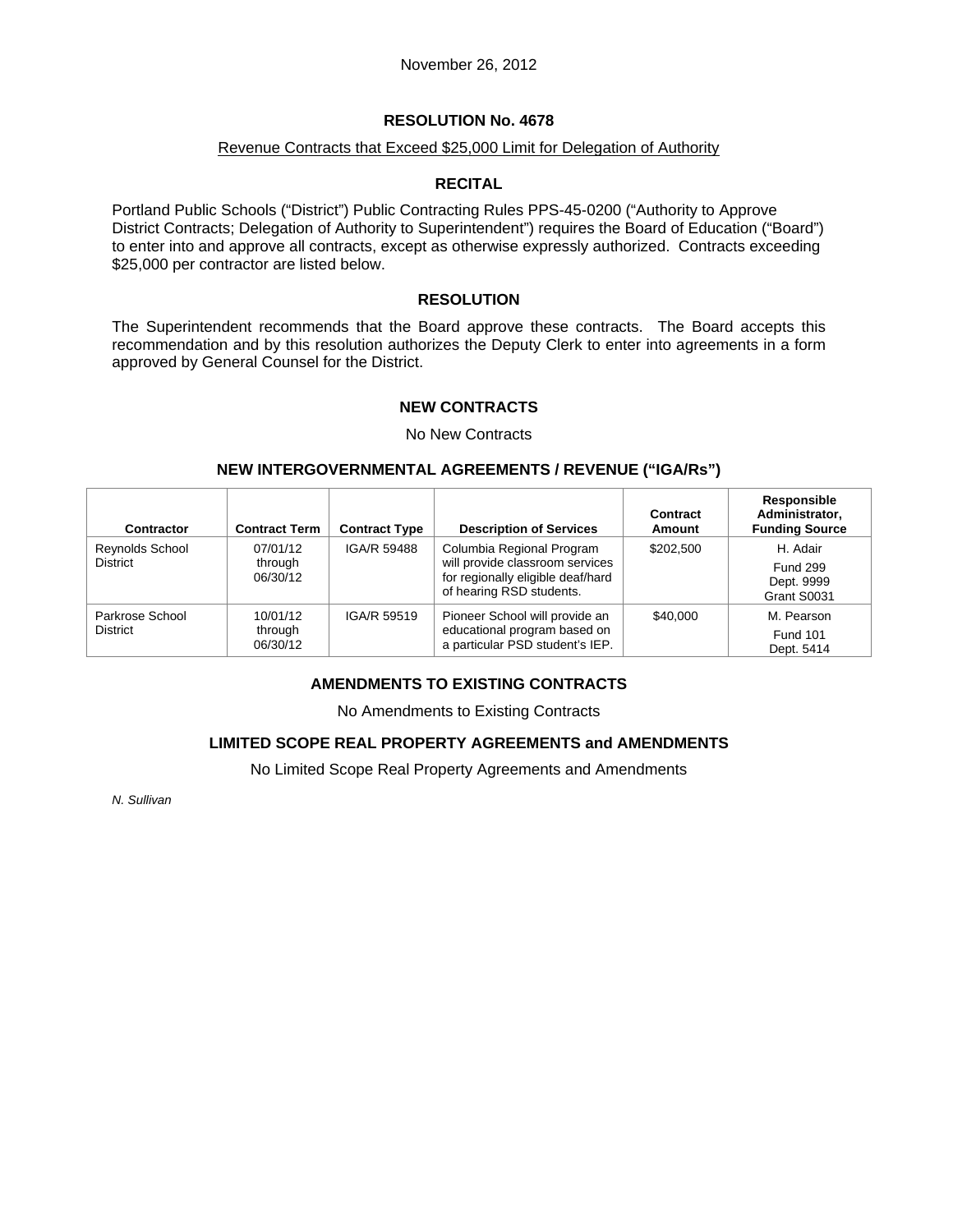### Expenditure Contracts that Exceed \$150,000 for Delegation of Authority

# **RECITAL**

Portland Public Schools ("District") Public Contracting Rules PPS-45-0200 ("Authority to Approve District Contracts; Delegation of Authority to Superintendent") requires the Board of Education ("Board") enter into contracts and approve payment for products, materials, supplies, capital outlay, equipment, and services whenever the total amount exceeds \$150,000 per contract, excepting settlement or real property agreements. Contracts meeting this criterion are listed below.

#### **RESOLUTION**

The Superintendent recommends that the Board approve these contracts. The Board accepts this recommendation and by this resolution authorizes the Deputy Clerk to enter into agreements in a form approved by General Counsel for the District.

| Contractor                                 | <b>Contract Term</b>            | <b>Contract Type</b>             | <b>Description of Services</b>                                                                                                                                | Contract<br>Amount | Responsible<br>Administrator,<br><b>Funding Source</b> |
|--------------------------------------------|---------------------------------|----------------------------------|---------------------------------------------------------------------------------------------------------------------------------------------------------------|--------------------|--------------------------------------------------------|
| <b>Playworks</b><br>Education<br>Energized | 08/29/12<br>through<br>06/30/13 | Personal<br>Services<br>PS 59417 | District-wide: Recess and<br>after-school student<br>management and behavioral<br>support services at 11<br>schools.                                          | \$286,000          | W. Campbell<br>Various chartfields                     |
| Self Enhancement<br>Inc.                   | 09/01/12<br>through<br>06/30/13 | Personal<br>Services<br>PS 59427 | Jefferson HS: In-school<br>support and advocacy<br>services designed to raise<br>achievement, on-time grade<br>promotion, and graduation for<br>237 students. | \$830,000          | L. Poe<br>Funds 101 & 205<br>Dept. 5431<br>Grant G1248 |

#### **NEW CONTRACTS**

# **NEW INTERGOVERNMENTAL AGREEMENTS ("IGAs")**

No New IGAs

# **AMENDMENTS TO EXISTING CONTRACTS**

| Contractor    | Contract<br>Term                                         | <b>Contract Type</b>                                | <b>Description of Services</b>                                                                        | Amendment<br>Amount.<br><b>Contract Total</b> | Responsible<br>Administrator,<br><b>Funding Source</b> |
|---------------|----------------------------------------------------------|-----------------------------------------------------|-------------------------------------------------------------------------------------------------------|-----------------------------------------------|--------------------------------------------------------|
| Kings Delight | 07/01/12<br>through<br>06/30/13<br>Year 2 of<br>Contract | Material<br>Requirements<br>MR 58872<br>Amendment 1 | District-wide: One-year<br>extension of contract for<br>commodity processing<br>(chicken), as needed. | \$370,000<br>\$500,000                        | G. Grether-Sweeney<br><b>Fund 202</b><br>Dept. 5570    |

*N. Sullivan*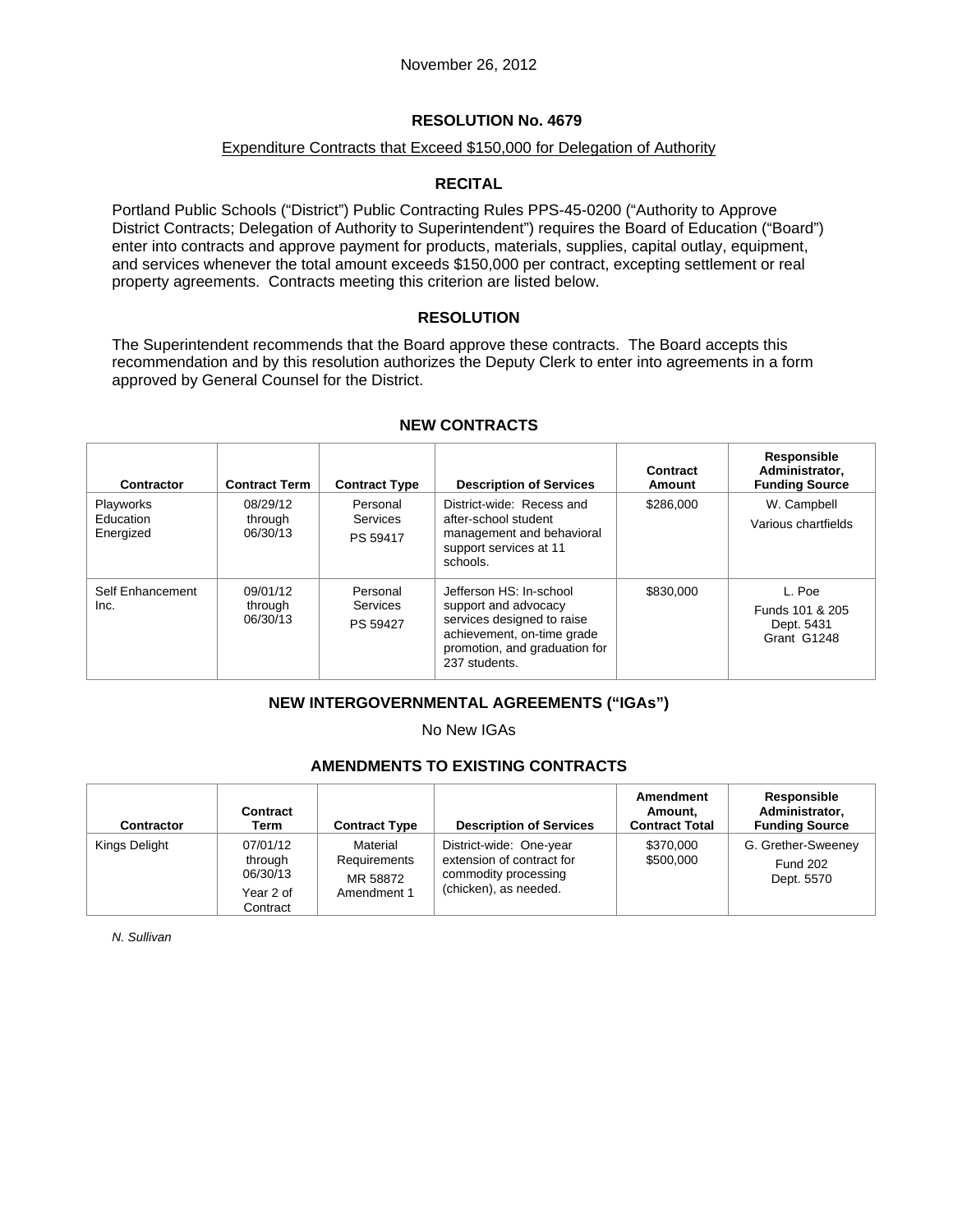# Other Matters Requiring Board Action

The Superintendent RECOMMENDED adoption of the following items:

### Numbers 4680 through 4682

During the Committee of the Whole, Director Belisle moved and Director Adkins seconded the motion to adopt Resolution 4680. The motion was put to a voice vote and passed unanimously (vote: 6-yes, 0 no, with Director Morton absent and Student Representative Garcia voting yes, unofficial).

Director Regan moved and Director Sargent seconded the motion to adopt Resolutions 4681 and 4682. The motion was put to a voice vote and passed unanimously (vote: 6-yes, 0-no; with Director Morton absent and Student Representative Garcia voting yes, unofficial).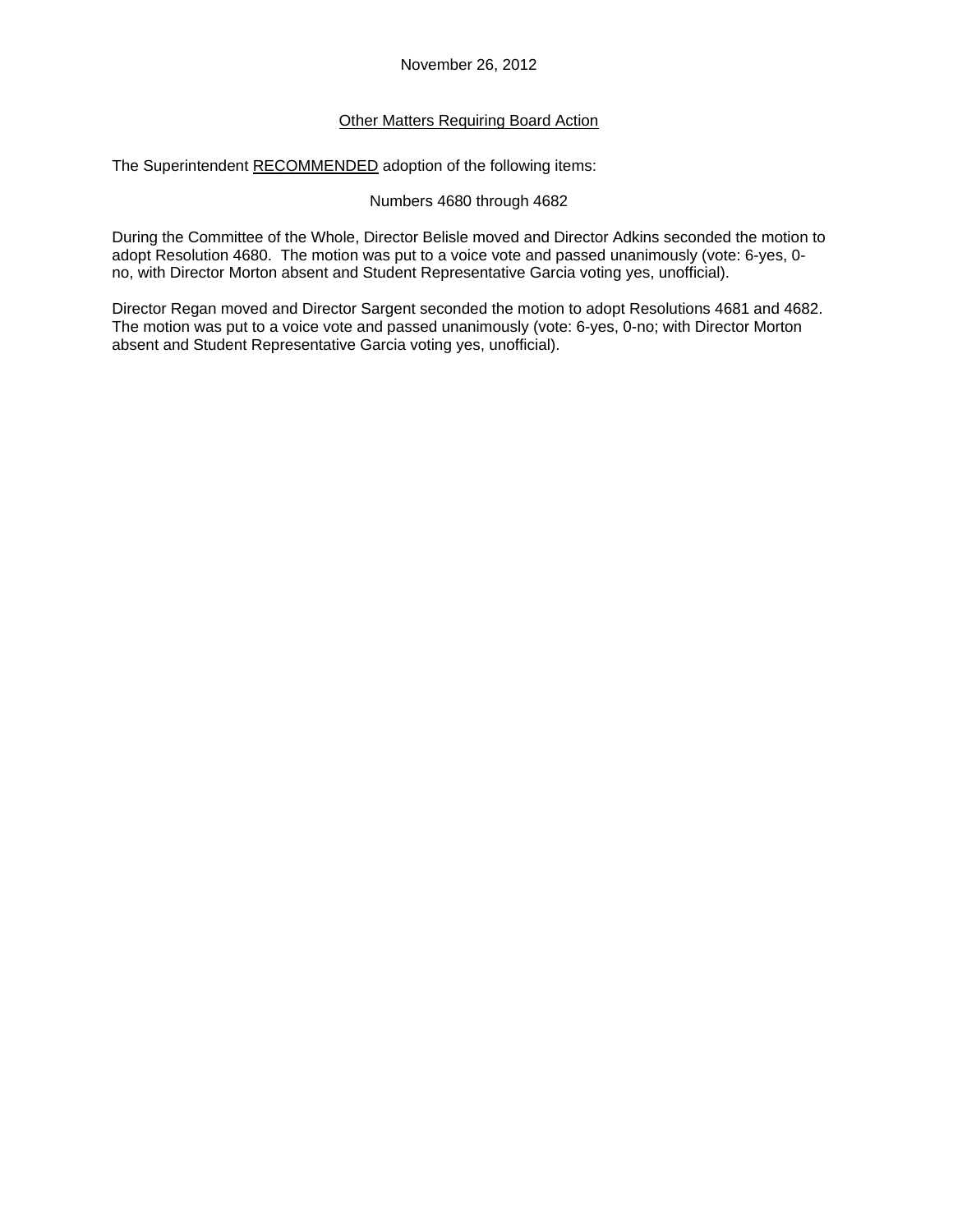#### Boundary Change for Llewellyn and Duniway elementary schools

# **RECITALS**

- A. Each year, Portland Public Schools analyzes student enrollment at each of our schools and prioritizes actions for schools that are larger or smaller than target sizes in order to improve equity of access to rigorous programs. Due to district resource constraints, a limited set of changes can be completed in any given school year.
- B. Enrollment at Llewellyn Elementary School has grown by 58% in the past five years, due to a boundary change in 2007 and higher rates of neighborhood students choosing to attend the school. Numerous facility changes have been made to accommodate additional students, however, the school is currently operating at 110% of capacity.
- C. Duniway Elementary School's neighborhood has remained stable, with only minimal growth in the past five years, while the school has relied on transfers each year to maintain valuable programs.
- D. Eight meetings were held at Llewellyn, Duniway and Sellwood schools from January through November 2012. PPS stakeholder participation protocols were used to plan and carry out meetings, as well as other opportunities for input. Outreach occurred through news advisories and fact sheets (distributed to media, neighborhood associations and local pre-K providers), PPS Pulse e-newsletter, PPS web site and social media; school websites, school auto-dialers, meeting fliers and parent-to-parent efforts.
- E. The Superintendent's recommendations will provide enrollment relief to Llewellyn through boundary change to Duniway.
- F. The boundary would begin in September 2013, and follow implementation guidelines listed in policy 4.10.045-P.
- **G.** As a result of the proposed changes enrollment is expected to fall to sustainable levels at Llewellyn while increasing at Duniway, reducing dependence on transfers at that school.
- H. Boundary change factors listed in policy 4.10.045-P considered as part of this process were:
	- Compact boundaries: The area proposed for boundary change is not as near to Duniway as other portions of the Llewellyn boundary. However, other areas that are close to Duniway are also very close to Llewellyn, making it difficult to achieve equal compactness for both boundaries.
	- Stable feeder patterns: Both Llewellyn and Duniway feed Sellwood Middle School and Cleveland High School, so there are no feeder pattern impacts with this change.
	- Diversity: Based on 2011-12 data, the rate of students who qualify for free and reduced-price meals is 21% at Llewellyn and 15% at Duniway. The area proposed for boundary change has a free and reduced-price lunch rate of 15%. The change will not have a significant impact on the economic diversity of either schools.
	- Optimal facility use: Without this boundary change, Llewellyn will need additional facility changes to accommodate students. Balanced enrollment of about 500 students on each campus will allow each building to operate at 85%-95% of capacity.
	- Enrollment stability:
		- The proposed changes would not impact special education classrooms at Llewellyn
		- $\checkmark$  The proposed change will move an area that was shifted from Duniway to Llewellyn in 2007 back to Duniway
		- $\checkmark$  Limited student impact: As the Llewellyn neighborhood continues to produce higher student enrollment than forecast, this boundary change moves a larger area out of Llewellyn than was moved into it in 2007. While enrollment will be monitored each